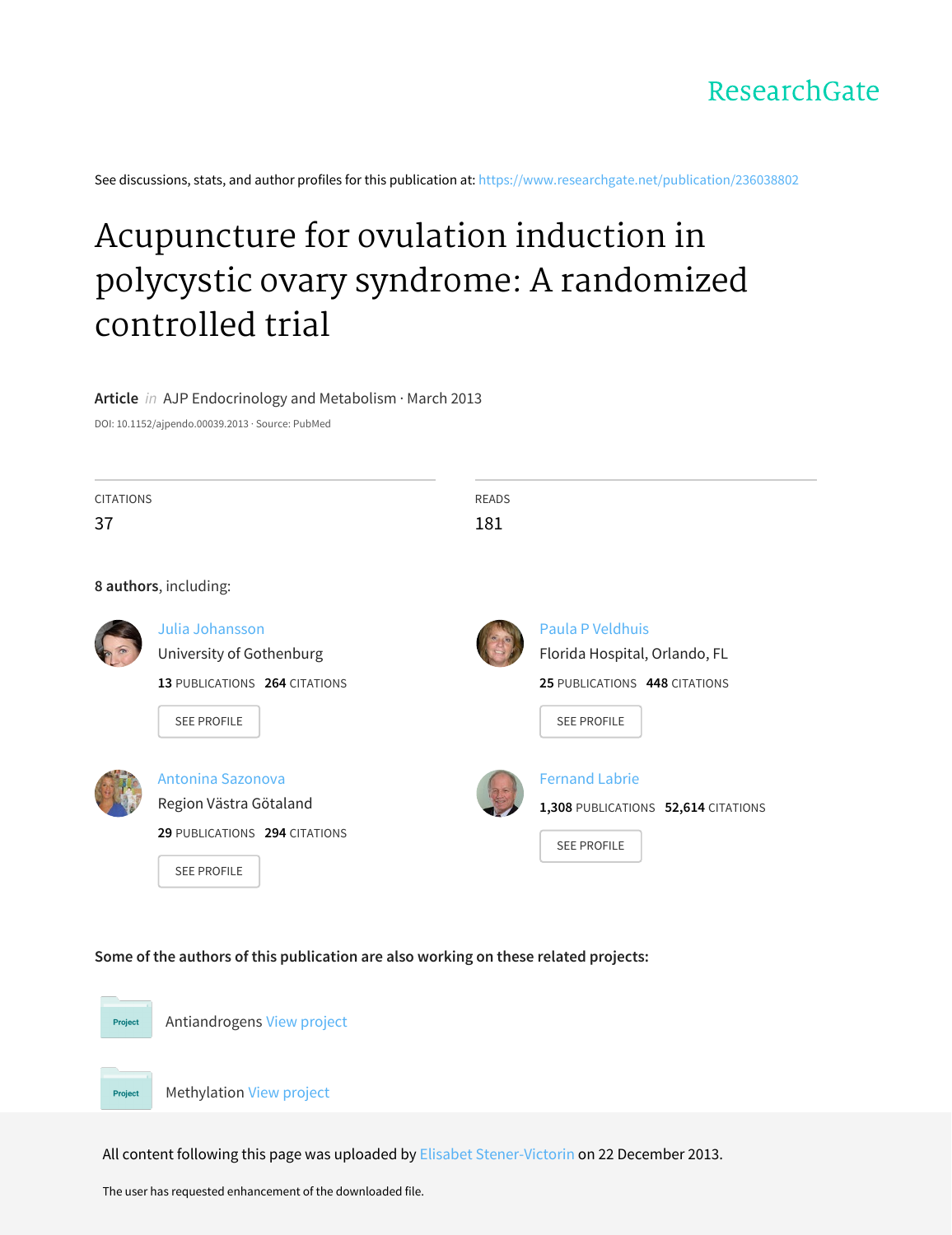### **controlled trial with polycystic ovary syndrome: a randomized hyperandrogenism and oligo/amenorrhea in women Impact of electro-acupuncture and physical exercise on**

doi:10.1152/ajpendo.00495.2010 *Am J Physiol Endocrinol Metab* 300:E37-E45, 2011. First published 13 October 2010; **Olof Janson, Anna-Karin Lind, Claes Ohlsson and Elisabet Stener-Victorin Elizabeth Jedel, Fernand Labrie, Anders Odén, Göran Holm, Lars Nilsson, Per**

**You might find this additional info useful...**

This article cites 32 articles, 13 of which can be accessed free at: <http://ajpendo.physiology.org/content/300/1/E37.full.html#ref-list-1>

Updated information and services including high resolution figures, can be found at: <http://ajpendo.physiology.org/content/300/1/E37.full.html>

Additional material and information about *AJP - Endocrinology and Metabolism* can be found at: http://www.the-aps.org/publications/ajpendo

This infomation is current as of January 31, 2011.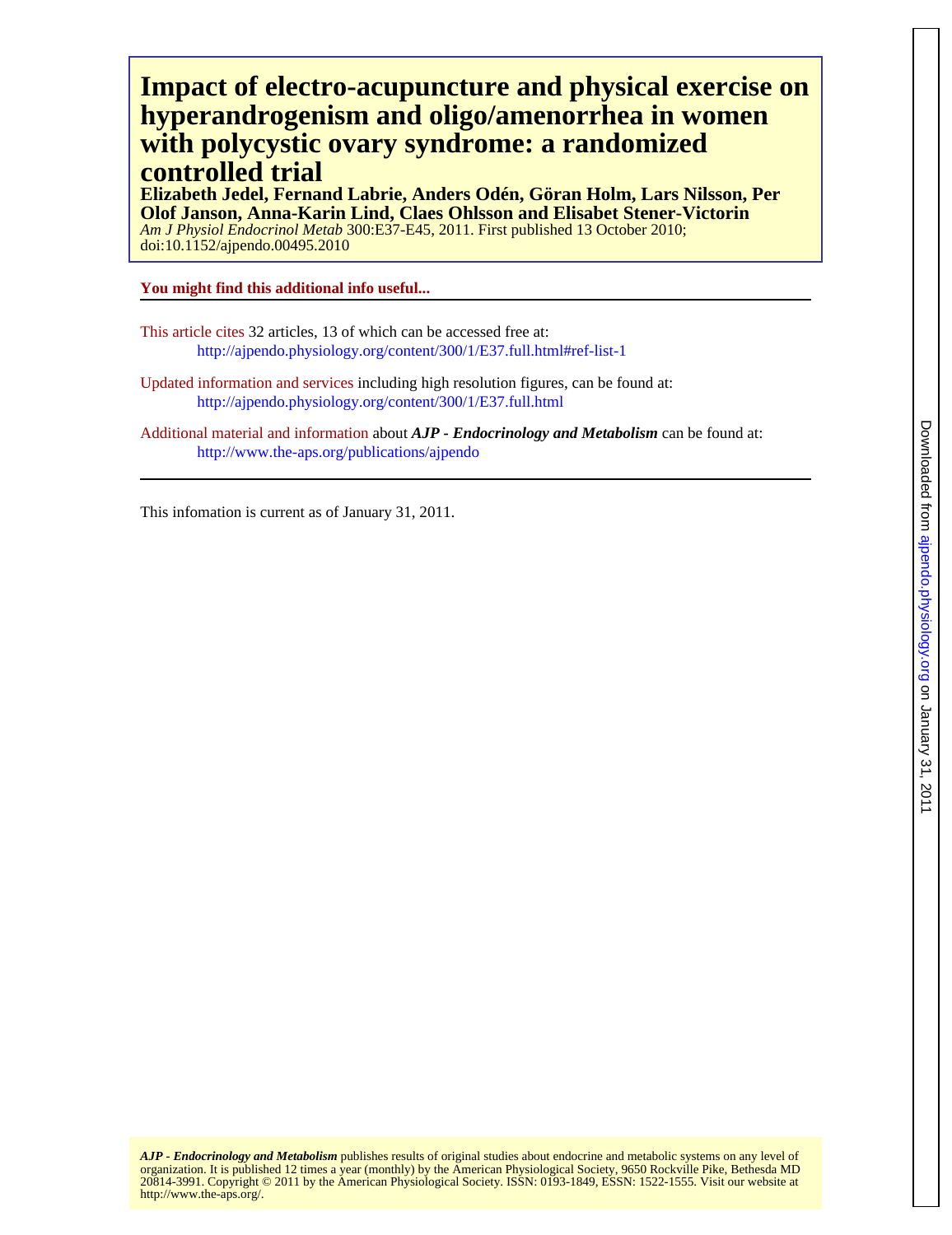## Impact of electro-acupuncture and physical exercise on hyperandrogenism and oligo/amenorrhea in women with polycystic ovary syndrome: a randomized controlled trial

**Elizabeth Jedel,<sup>1</sup> Fernand Labrie,<sup>2</sup> Anders Odén,<sup>3</sup> Göran Holm,<sup>4</sup> Lars Nilsson,<sup>5</sup> Per Olof Janson,<sup>5</sup> Anna-Karin Lind,<sup>5</sup> Claes Ohlsson,<sup>6</sup> and Elisabet Stener-Victorin7,8**

1 *Osher Center for Integrative Medicine, Department of Clinical Neuroscience, Karolinska Institutet, Stockholm, Sweden;* 2 *Laval University Research Center in Molecular Endocrinology, Oncology and Human Genomics, CHUL Research Center, Quebec, Canada;* <sup>3</sup> *Department of Mathematical Sciences, Chalmers University of Technology, Gothenburg;* <sup>4</sup> *Institute of Medicine, Department of Metabolism and Cardiovascular Disease,* <sup>5</sup> *Institute of Clinical Science, Department of Obstetrics and Gynecology,* <sup>6</sup> *Institute of Medicine, Center for Bone and Arthritis Research, and* <sup>7</sup> *Institute of Neuroscience and Physiology, Department of Physiology, Sahlgrenska Academy, University of Göteborg, Gothenburg, Sweden; and* <sup>8</sup> *Department of Obstetrics and Gynecology, First Affiliated Hospital, Heilongjiang University of Chinese Medicine, Harbin, China*

Submitted 20 August 2010; accepted in final form 6 October 2010

**Jedel E, Labrie F, Odén A, Holm G, Nilsson L, Janson PO, Lind A, Ohlsson C, Stener-Victorin E.** Impact of electro-acupuncture and physical exercise on hyperandrogenism and oligo/amenorrhea in women with polycystic ovary syndrome: a randomized controlled trial. *Am J Physiol Endocrinol Metab* 300: E37–E45, 2011. First published October 13, 2010; doi:10.1152/ajpendo.00495.2010.—Polycystic ovary syndrome (PCOS), the most common endocrine disorder in women of reproductive age, is characterized by hyperandrogenism, oligo/amenorrhea, and polycystic ovaries. We aimed to determine whether low-frequency electroacupuncture (EA) would decrease hyperandrogenism and improve oligo/amenorrhea more effectively than physical exercise or no intervention. We randomized 84 women with PCOS, aged 18 –37 yr, to 16 wk of low-frequency EA, physical exercise, or no intervention. The primary outcome measure changes in the concentration of total testosterone (T) at *week 16* determined by gas and liquid chromatography-mass spectrometry was analyzed by intention to treat. Secondary outcome measures were changes in menstrual frequency; concentrations of androgens, estrogens, androgen precursors, and glucuronidated androgen metabolites; and acne and hirsutism. Outcomes were assessed at baseline, after 16 wk of intervention, and after a 16-wk follow-up. After 16 wk of intervention, circulating T decreased by  $-25\%$ , androsterone glucuronide by  $-30\%$ , and androstane- $3\alpha$ ,17 $\beta$ -diol-3-glucuronide by  $-28\%$  in the EA group ( $P = 0.038$ , 0.030, and 0.047, respectively vs. exercise); menstrual frequency increased to 0.69/month from 0.28 at baseline in the EA group ( $P =$ 0.018 vs. exercise). After the 16-wk follow-up, the acne score decreased by  $-32\%$  in the EA group ( $P = 0.006$  vs. exercise). Both EA and exercise improved menstrual frequency and decreased the levels of several sex steroids at *week 16* and at the 16-wk follow-up compared with no intervention. Low-frequency EA and physical exercise improved hyperandrogenism and menstrual frequency more effectively than no intervention in women with PCOS. Low-frequency EA was superior to physical exercise and may be useful for treating hyperandrogenism and oligo/amenorrhea.

acupuncture; androgens; estrogens; exercise; glucuronidated androgen metabolites; oligomenorrhea; sex steroid precursors

POLYCYSTIC OVARY SYNDROME (PCOS), the most common endocrine disorder in women of reproductive age, is characterized by clinical or biochemical hyperandrogenism, oligo/amenorrhea, and polycystic ovaries with or without increased ovarian volume (4). The most constant and prominent feature is hyperandrogenism, manifested by hirsutism, persistent acne, and biochemical abnormalities (4), including elevated levels of androgens, sex steroid precursors, and glucuronidated androgen metabolites as well as estrogens (22).

There is no gold standard for the long-term treatment of women with PCOS who do not attempt to conceive (1). Treatments for hyperandrogenism and menstrual disturbances include oral contraceptives, insulin sensitizers, and lifestyle interventions. Combined low-dose oral contraceptives are recommended as the primary treatment for long-term management of these symptoms despite a paucity of studies (32). The insulin-sensitizing agent metformin has beneficial effects in women with PCOS but does not improve fertility (15). However, when evaluating interventions, it is important to consider adverse events, and pharmacological treatments, while effective, may induce unfavorable metabolic and gastrointestinal effects (15).

Lifestyle intervention, focusing predominantly on diet and physical exercise, is considered the first-line treatment for metabolic complications in overweight and obese women with PCOS and may have the potential to improve ovulatory function and fertility (12, 13, 18, 27). Reproductive function is improved by a low-carbohydrate diet combined with physical exercise (18). In a recent, nonrandomized study, aerobic physical exercise resulted in lower sex steroid levels, a higher ovulation rate, and greater menstrual frequency than a hypocaloric high-protein diet (19).

Complementary and alternative therapies, including various forms of acupuncture, are widely used by patients for infertility problems, although their efficacy has not yet been established (24). In women with PCOS or undefined ovulatory dysfunction, repeated acupuncture treatments decrease total testosterone (T) and other sex steroid levels, reduce the luteinizing hormone-to-follicle-stimulating hormone (LH/FSH) ratio, and improve menstrual frequency without adverse effects (8, 25, 31). However, a randomized controlled trial (RCT) has not been performed to evaluate the effects of low-frequency electro-acupuncture (EA) on hyperandrogenism and oligo/amenorrhoea in women with PCOS who do not attempt to conceive.

Address for reprint requests and other correspondence: E. Stener-Victorin, Inst. of Neuroscience and Physiology, Dept. of Physiology, Sahlgrenska Academy, Göteborg University, Box 434, SE-405 30 Gothenburg, Sweden (e-mail: elisabet.stener-victorin@neuro.gu.se).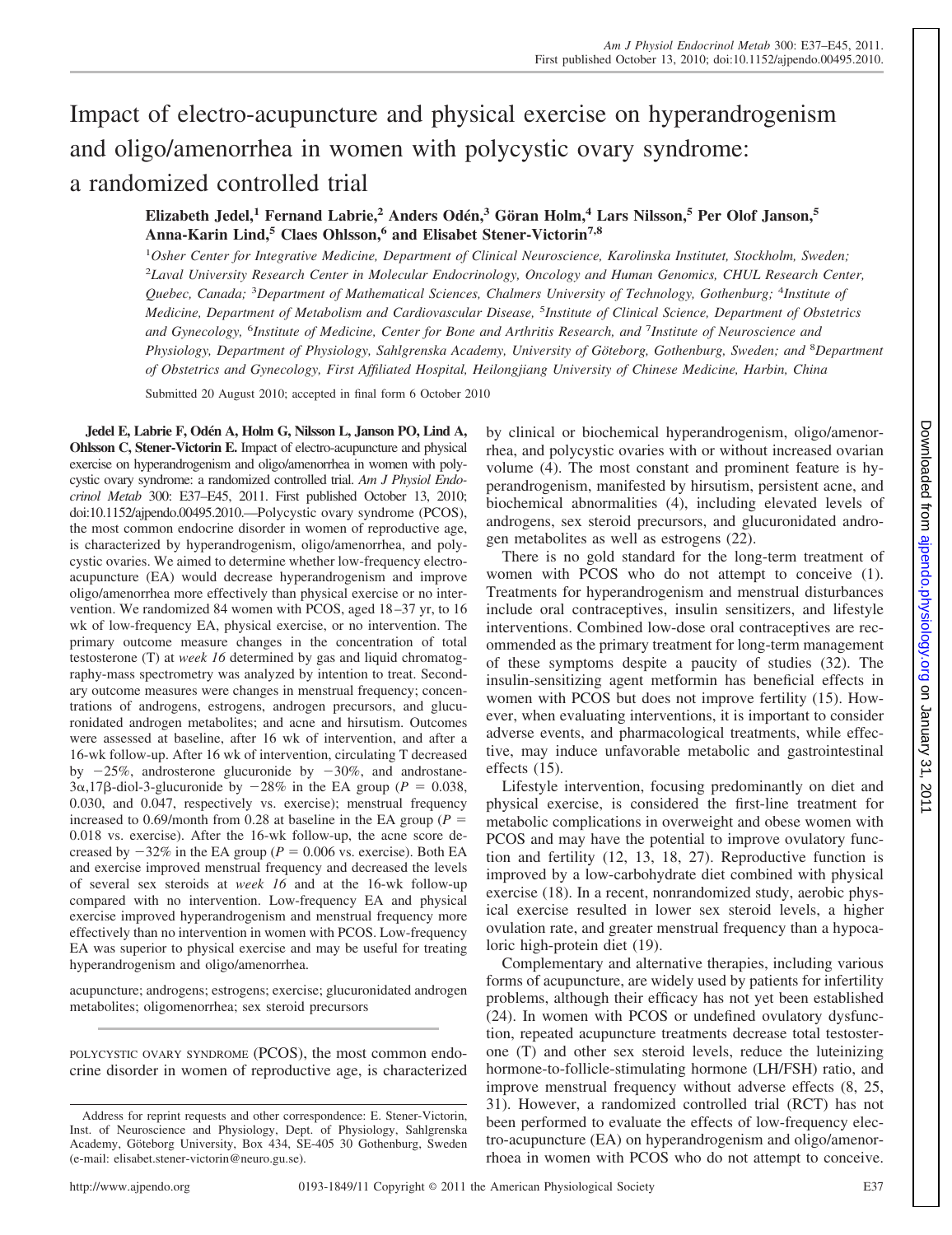Case-control studies suggest that acupuncture has stronger effects than physical exercise on these variables (8, 25, 31).

In this study, we investigated whether low-frequency EA would decrease hyperandrogenism and improve oligo/amenorrhea more effectively than physical exercise or no active intervention in women with PCOS. All sex steroids were measured by liquid chromatography-tandem mass spectrometry (LC-MS-MS) and gas chromatography-mass spectrometry (GC-MS) as recommended for clinical research.

#### **MATERIAL AND METHODS**

#### *Study Design and Ethics*

This study was a prospective RCT comparing low-frequency EA, physical exercise, and no active intervention. After randomization, each participant underwent a 12-wk observation period followed by a baseline assessment, 16 wk of intervention, and 16 wk of follow-up. Women who met the inclusion criteria were randomly allocated in a 2:2:1 ratio to low-frequency EA, physical exercise, or no active intervention. To ensure equal proportions of age and body mass index (BMI) in each study arm, randomization was stratified by those variables. Computer-generated randomization within each stratum was conducted using permuted blocks of five and was concealed until interventions were assigned. The study was conducted in accordance with the Declaration of Helsinki and approved by the Ethics Committee, University of Göteborg, Sweden. The trial is registered at ClinicalTrials.gov with Identifier no. NCT00484705. The trial protocol is found as a supplementary file (supplementary materials are found with the online version at the Journal website).

#### *Participants*

Participants were recruited between November 2005 and January 2008 by newspaper advertisements in the local community, and the study took place at Sahlgrenska University Hospital and Sahlgrenska Academy at University of Göteborg. To be eligible, participants had to have ultrasound-verified polycystic ovaries with  $\geq 12$  follicles 2–9 mm and/or an ovarian volume of  $\geq 10$  ml in one or both ovaries, together with either oligo/amenorrhea and/or clinical signs of hyperandrogenism (hirsutism or acne) (28). Hirsutism was defined as a Ferriman Gallwey (FG) score of  $\geq 8$  (11). The presence of acne was defined by a positive response to the question "Do you have acne?" Oligomenorrhea was defined as an intermenstrual interval 35 days and fewer than eight menstrual bleedings in the previous year. Amenorrhea was defined as absent menstrual bleeding or no menstrual bleeding in the previous 90 days. The study objective and all procedures were explained to women who met the inclusion criteria. All participants gave written informed consent. Exclusion criteria were age  $\geq$ 38 yr and any pharmacological treatment within 12 wk or breast feeding within 24 wk of entering the study. Other exclusion criteria were cardiovascular disease, diabetes mellitus, and endocrine or neoplastic causes of hyperandrogenemia, including androgen-secreting tumors, Cushing's syndrome, congenital adrenal hyperplasia, and hyperprolactinemia.

#### *Interventions*

All participants received general information concerning the benefits of regular physical exercise and were instructed to complete a physical exercise diary during *weeks 1–32* of the study.

*Low-frequency EA.* Western medical acupuncture (16) was given twice weekly for 2 wk, once weekly for 6 wk, and once every other week for 8 wk, for a total of 14 treatments over 16 wk, by a registered physical therapist (E. Jedel) educated in theoretical and practical acupuncture at Karolinska Institutet, Stockholm, Sweden. The acupuncture protocol was based on our studies of acupuncture in PCOS (8, 25), experimental studies (21), and our clinical experience in treating women with PCOS. Acupuncture points and electrical stimulation were the same for all women in the low-frequency EA group, as described previously (23). Disposable, single-use, sterilized needles made of stainless steel (Hegu Xeno, Hegu, Landsbro, Sweden; length 30/50 mm, diameter 0.32 mm) were inserted to a depth of 15–35 mm in segmental acupuncture points located in abdominal muscles with innervations corresponding to the ovaries (7), conception vessel (CV) 3, CV 6, and stomach (ST) 29 bilaterally and in the muscles below the knee, spleen (SP) 6, and SP 9 bilaterally. Needles were also placed in extrasegmental acupuncture points that do not innervate the ovaries, alternating between muscles in the hand and/or lower arm; large intestine (LI) 4, or pericardium (PC) 6 bilaterally. All needles were stimulated manually (de qi) once when inserted. CV 3, CV 6, ST 29, SP 6, and SP 9 were stimulated electrically with low-frequency EA of 2 Hz (CEFAR ACUS 4; Cefar-Compex Scandinavia, Malmö, Sweden) for 30 min at each treatment; the intensity was adjusted to produce local muscle contractions without pain or discomfort. LI 4/PC 6 was stimulated manually by rotating the needle to evoke needle sensation every 10 min.

*Physical exercise.* The physical exercise program consisted of 16 wk of regular exercise, including brisk walking, cycling, or any other aerobic exercise at a self-selected pace described as "faster than normal walking at a pace that could be sustained for at least 30 min at least 3 days per week" (20). Physical exercise was self-monitored with a heart rate monitor (ECG2, Sports Instruments) to ensure a heart rate of  $\geq$ 120 beats/min. Participants met E. Jedel once to decide how to perform their physical exercise and were thereafter supervised through weekly telephone calls to provide guidance on how to continue their physical exercise. All exercise was in addition to daily physical activity.

*No active intervention.* Like the other participants, women in the no-intervention group received oral information about the benefits of regular physical exercise. The participants could call the study coordinator at any time.

#### *Outcome Measurements*

After randomization but before baseline assessment, participants were asked to document their menstrual bleeding pattern for 12 wk. Baseline assessments included anthropometric measurements and calculation of BMI (kg/m<sup>2</sup>), hyperandrogenism measured by FG scores, and presence of acne (determined by the response to the question "Do you have acne?"). Fasting blood samples for endocrine analyses were drawn between 0730 and 0830 and immediately aliquoted on ice and stored at  $-80^{\circ}$ C until assay. Blood samples were taken independently of the follicular phase of the menstrual cycle, as most participants had oligo/amenorrhea. Physical fitness was assessed with Åstrand's submaximal bicycle test. Outcome measurements were repeated after 16 wk of intervention (i.e., within 1 wk after the last treatment) and again after 32 wk (i.e., 16 wk after the last treatment).

*GC-MS.* Dehydroepiandrosterone (DHEA), 5-androstene-3 $\beta$ , 17 $\beta$ diol (5-DIOL), androstenedione (4-DIONE), total T,  $5\alpha$ -dihydrotestosterone (DHT), estrone (E1), and estradiol (E2) were measured with a validated GC-MS system, which uses a 50% phenyl-methyl polysiloxane (DB-17HT) capillary column (30 m  $\times$  0.25 mm internal diameter;  $0.15 \mu m$  film thickness) and helium as the carrier gas. The analyses and internal standard were detected with an HP5973 quadrupole mass spectrometer equipped with a chemical ionization source. The limits of detection were 0.10 ng/ml for DHEA, 30 pg/ml for 5-DIOL, 0.05 ng/ml for 4-DIONE, 0.02 ng/ml for T, 5.00 pg/ml for DHT, 5.00 pg/ml for E1, and 1.00 pg/ml for E2.

*LC-MS-MS.* A validated LC-MS-MS system with a TurboIonSpray source was used to analyze DHEA sulfate (DHEAS; limit of detection,  $0.075 \mu g/ml$ , E1 sulfate (E1-S;  $0.075 \text{ ng/ml}$ ), androsterone glucuronide (ADT-G; 2.00 ng/ml), androstane-3 $\alpha$ , 17 $\beta$ -diol-3glucuronide (3G; 0.50 ng/ml), and  $17\beta$ -diol-17-glucuronide (17G; 0.50 ng/ml).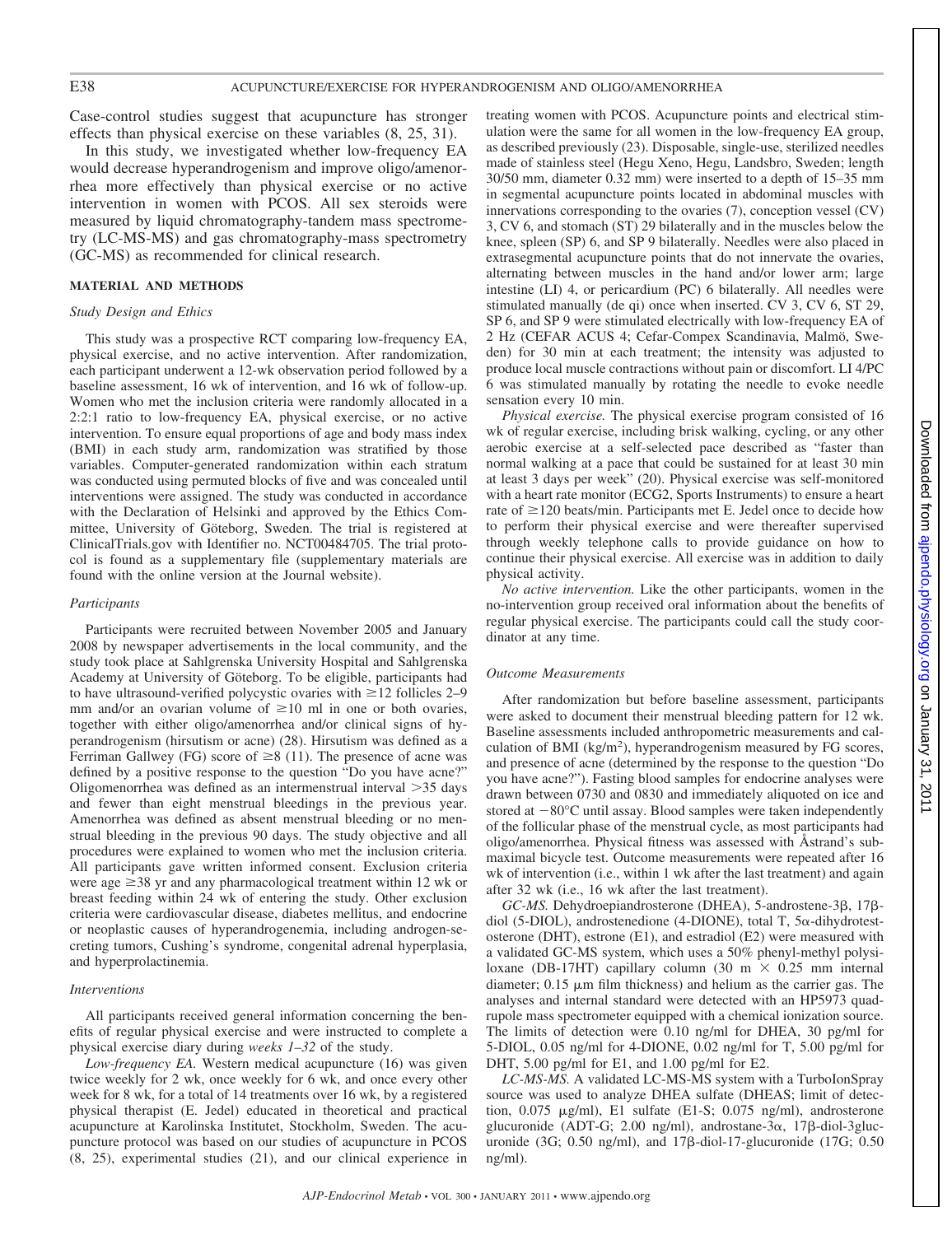*Immunoassay.* Sex hormone-binding globulin (SHBG), LH, and FSH were analyzed by chemiluminescence microparticle immunoassay (CMIA) at an accredited laboratory at the Department of Clinical Chemistry, Sahlgrenska University Hospital, using Architect reagent kits from Biokit (Barcelona, Spain) for SHBG (limit of detection, 0.1 nmol/l) and from Abbott Laboratories (Chicago, IL) for LH (0.07 IU/l) and FSH (0.05 IL/l).

*Calculation of free T.* Free T (FT) was calculated as described (30), using the total T concentration determined by GC-MS and SHBG determined by CMIA and assuming a fixed albumin concentration of 43 g/l.

*Menstrual bleeding pattern.* Menstrual bleeding was recorded and confirmed by daily measurement of basal body temperature with an oral thermometer throughout the study period and by interviews by gynecologists. Baseline was the monthly menstrual frequency during the 12-wk observation period after randomization but before intervention and was calculated by dividing the number of menstrual bleedings by 3. Monthly menstrual frequency from baseline to *week 16* and during the 16-wk follow-up period was calculated by dividing by 4. This means that the menstrual frequency was normalized to 1.00 at baseline, during treatment, and after treatment. During the study, ovulation was defined by progesterone measurements  $\sim$ 21 days after spontaneous bleeding or  $\sim$ 7 days after increase in basal body temperature.

*Maximal oxygen uptake.* The estimated  $\dot{V}_{O2max}$  (ml·kg<sup>-1</sup>·min<sup>-1</sup>) was measured with Åstrand's submaximal bicycle test, and as described,  $\rm\dot{V}o_{2max}$  is a reliable and valid test of aerobic capacity (3). It measures the maximum amount of oxygen that can be utilized during exercise and increases with the level of fitness. The test was performed on a Monark 828E ergometer cycle (Monark, Varberg, Sweden), and heart rate (beats/min) was recorded from electrodes connected to a chest belt (Polar Favor, Kempele, Finland).

*Primary outcome measure.* The primary outcome measure was changes in serum T between low-frequency EA and physical exercise at *week 16*. Secondary outcome measures were changes in serum T between low-frequency EA and physical exercise at *week 32*; changes in menstrual frequency, acne and hirsutism, FT, DHT, E1, E1-S, E2, DHEA, DHEAS, 4-DIONE, 5-DIOL, ADT-G, 3G, 17G, SHBG, LH, FSH, LH/FSH ratio, BMI, and V<sub>O2max</sub> at *weeks 16* and 32 between the two intervention groups. In addition, we assessed changes in primary and secondary outcome measures at *weeks 16* and *32* between lowfrequency EA and no active intervention and between physical exercise and the no active intervention.

#### *Sample Size and Statistical Analyses*

We assumed that the mean change in T from baseline to *week 16* would be 0.10 ng/ml in the low-frequency EA group and 0.05 ng/ml in the physical exercise group; no effect was expected in the no active intervention group. We assumed a standard deviation of 0.06 of the difference. We have experience from an earlier study (25), but the technique for measuring T was changed. To achieve 80% power to detect a significant difference in T between the two actively treated groups at the two-sided 5% level, we needed 24 patients for each group. In the no-intervention group, we planned to reach 12 participants. Thus, to compensate for a dropout rate of 25%, we needed 75 patients who went through all baseline measurements.

Data were analyzed according to the intention-to-treat (ITT) principle. In the evaluation of change between baseline and *week 16* and baseline and *week 32*, missing data were replaced using the method of last observation carried forward. Dropouts between randomization and baseline assessments were excluded from the ITT analyses. Most of the data were not normally distributed, so the Kruskal-Wallis test followed by a Mann-Whitney *U-*test were used to assess differences between groups; the primary comparison was between the lowfrequency EA and the physical exercise groups. The  $\chi^2$  test was used to assess differences in acne (categorical variable) between groups.

The Wilcoxon rank sum test was used to analyze changes within each group. Descriptive statistics are presented as means  $\pm$  SD.  $P < 0.05$ (two-sided) was considered statistically significant. Analyses were performed with Prediction Application Software (PASW) v. 17.0.

#### **RESULTS**

#### *Flow of Participants Through the Study*

Figure 1 summarizes the flow of participants through the study. Of 504 women who responded to advertisements, 404 were excluded after the initial telephone screening; 100 were interviewed and examined by two-dimensional ultrasound. Eighty-four women who met inclusion criteria agreed to participate and were randomly allocated to one of the three study arms. There were 10 dropouts between allocation and baseline assessments, 15 between baseline and *week 16*, and 9 between *weeks 16* and *32* (Fig. 1). The ITT population comprised 74 participants who went through baseline assessments (Fig. 1).

Groups were comparable at baseline (Table 1). Oligo/amenorrhea was present in 23 of 29 women allocated to lowfrequency EA, in 24 of 30 allocated to physical exercise, and in 10 of 15 allocated to no active intervention. Twenty-one in the low-frequency EA group, 19 in the physical exercise group, and 10 in the no active intervention group reported their menstrual frequency at baseline. Nineteen in the low-frequency EA group, 24 in the physical exercise group, and 11 in the no active treatment group reported an FG score of  $\geq 8$ . Phenotypic presentation and number of women with BMI  $\geq$ 30 are given in Table 2.

#### *Differences Between Low-Frequency EA and Physical Exercise*

Between baseline and *week 16*, serum T decreased in the low-frequency EA group and was lower than in the physical exercise group ( $P = 0.038$ ; Fig. 2A and Table 3). ADT-G and 3G also decreased in the low-frequency EA group, and the percentage change was significantly greater than in the physical exercise group ( $P = 0.030$  and  $P = 0.047$ , respectively; Table 3). Menstrual frequency increased from 0.28 to 0.69/ month in the low-frequency EA group and was significantly higher than in the physical exercise group at *week 16* (*P* 0.018; Fig. 3 and Table 3). Between baseline and *week 32*, the acne score decreased in the low-frequency EA group, with fewer women reporting acne (13 vs. 19 at baseline) and differed from the physical exercise group ( $P = 0.006$ ). There were no other differences between the low-frequency EA and the physical exercise group at *week 32* (Table 4 and Figs. 2*B* and 3).

#### *Differences Between Low-Frequency EA and No Active Intervention*

Between baseline and *week 16*, serum T, FT, E1-S, ADT-G, 3G, and 17G decreased in the low-frequency EA group and differed significantly from the levels in the no active intervention group (Table 3 and Fig. 2A). Menstrual frequency also improved more in the low-frequency EA group than in the no active intervention group ( $P < 0.001$ ; Table 3 and Fig. 3). Between baseline and *week 32*, menstrual frequency remained improved, and serum T, FT, and 17G levels remained decreased and differed significantly from those in the no active intervention group (Table 4 and Figs. 2*B* and 3).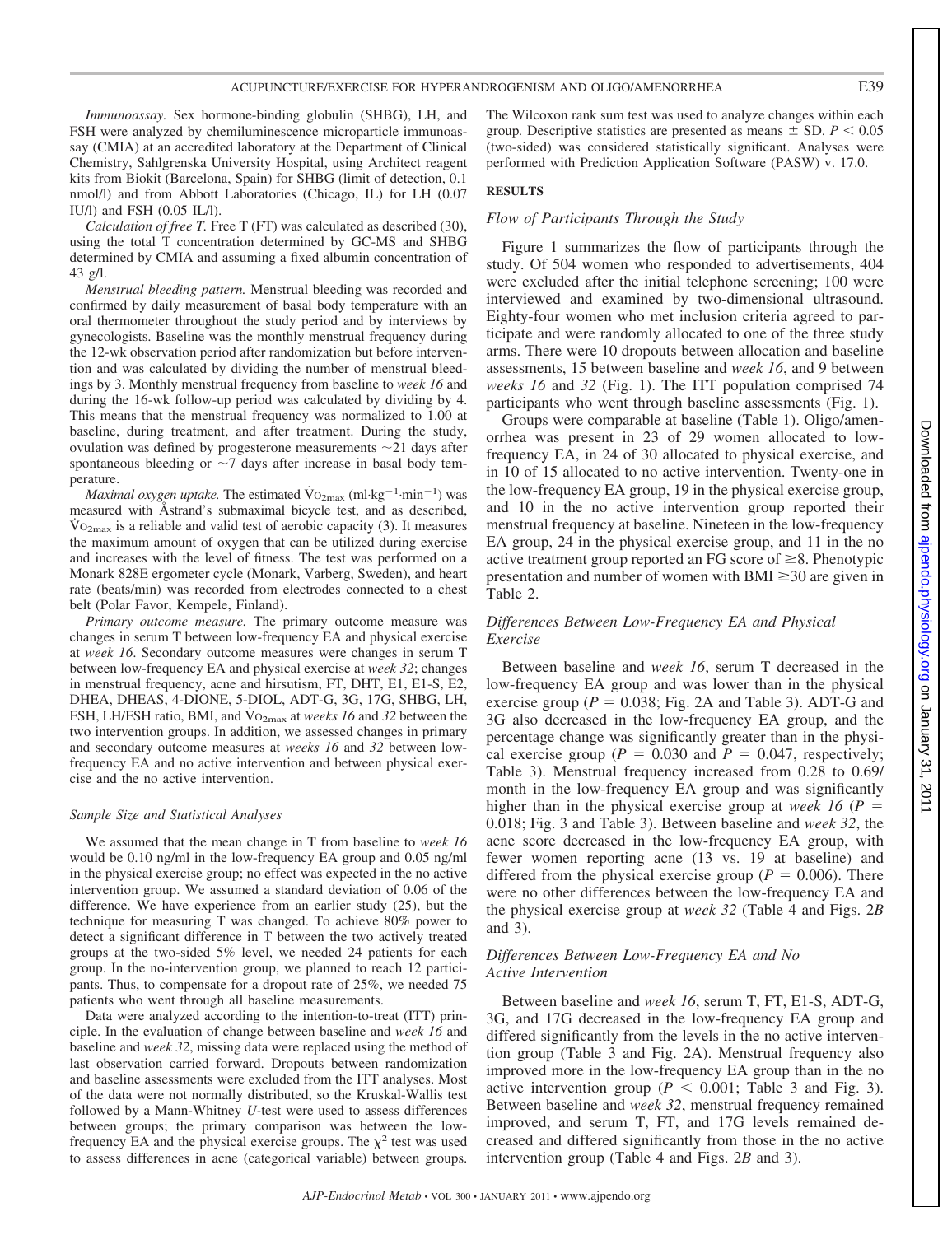#### E40 ACUPUNCTURE/EXERCISE FOR HYPERANDROGENISM AND OLIGO/AMENORRHEA





# *Differences Between Physical Exercise and No*

Between baseline and *week 16*, serum E1-S, and 17G decreased in the physical exercise group and differed significantly from the levels in the no active intervention group (Table 3). Menstrual frequency improved more in the physical exercise group than in the no active intervention group ( $P \leq$ 0.014; Table 3 and Fig. 3). Between baseline and *week 32*, menstrual frequency remained improved, and serum T, E2, and 17G levels decreased in the physical exercise group and differed significantly from those in the no active intervention

#### *Exercise Frequency and Physical Fitness*

group (Table 4 and Figs. 2*B* and 3).

*Active Intervention*

There were no differences between the groups in self-reports of physical exercise frequency. Weekly exercise frequency was 3.0 2.2 in *weeks 1–16*, and 2.9 2.0 in *weeks 16–32* in the low-frequency EA group. The corresponding frequencies were  $3.1 \pm 1.3$  and  $3.0 \pm 1.5$  in the physical exercise group and  $2.6 \pm 2.0$  and  $3.0 \pm 2.2$  in the no active intervention group. The mean number of low-frequency EA treatments was 12.5  $\pm$ 3.2. There were no differences between the groups in changes of BMI or  $\mathrm{Vo}_{2\text{max}}$  (Tables 3 and 4). However, between baseline and *week 16*,  $\rm{Vo_{2max}}$  increased by 13% in the low-frequency EA group and 13% in the physical exercise group, and between baseline and *week* 32,  $Vo_{2max}$  increased by 7% within the low-frequency EA group and by 12% within the physical exercise group, indicating improved physical fitness in the active treatment groups (Tables 3 and 4).

#### *Adverse Events*

Three participants had adverse events (isolated redness and subsequent hematomas) after one of the 14 low-frequency EA treatments. One participant reported dizziness and one reported nausea after one low-frequency EA treatment. No long-term adverse events occurred in the low-frequency EA group. No short-term or long-term adverse events were reported by women in the physical exercise group or in the group without an active intervention.

#### **DISCUSSION**

In this RCT, repeated low-frequency EA was more effective than physical exercise at reducing serum T, ADT-G, 3G, and acne and at increasing menstrual frequency in women with PCOS who did not attempt to conceive. Importantly, both low-frequency EA and physical exercise were more effective than no active intervention at improving menstrual frequency and several of the measured sex steroids, although with a different response pattern. Thus, both treatments may be helpful and have the potential to interrupt the vicious cycle of ovarian dysfunction and androgen excess in women with PCOS. Our findings provide initial data on two alternative or complementary interventions with few negative side effects.

Menstrual dysfunction and hyperandrogenism are typically treated with oral contraceptives, which have been associated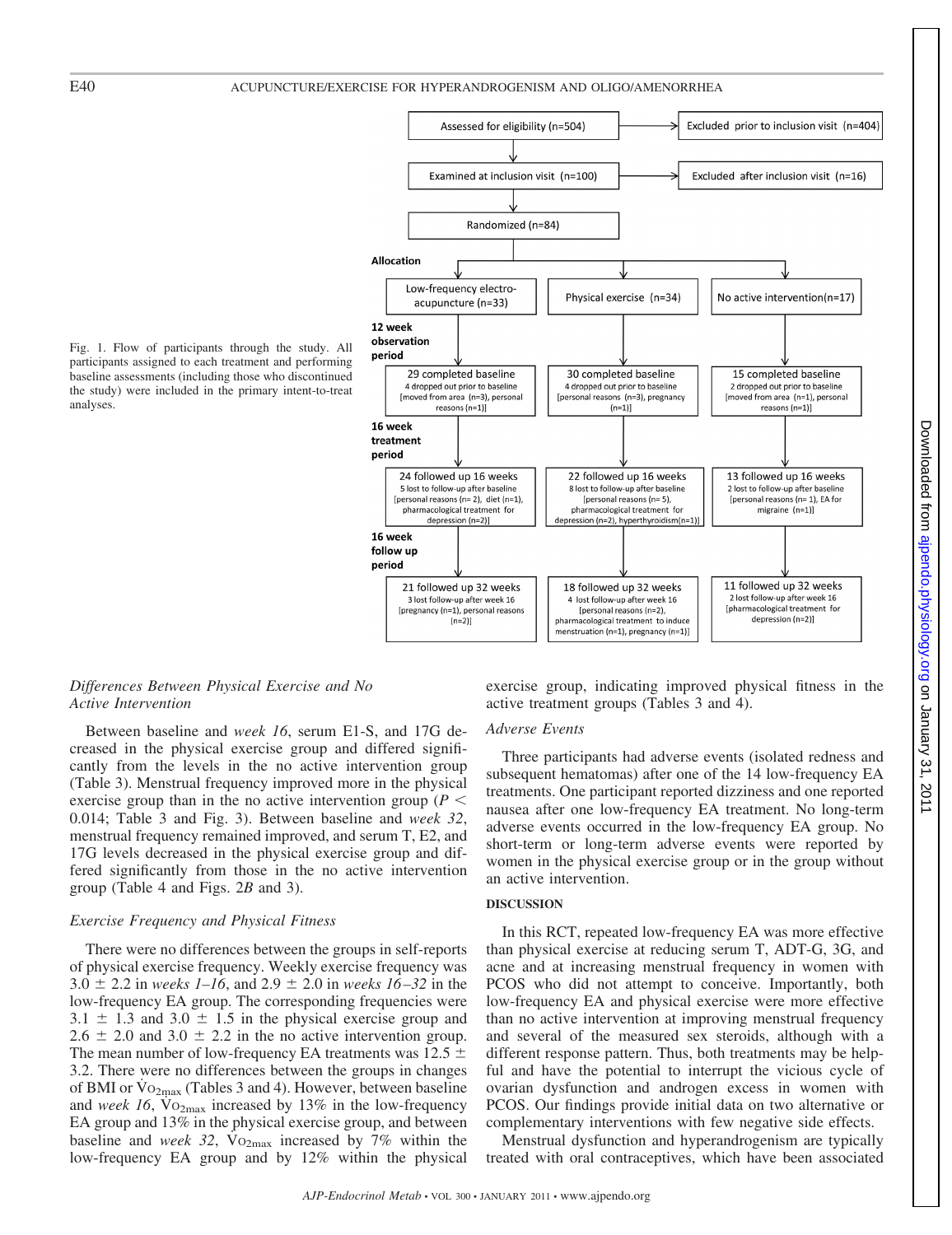#### Table 1. *Baseline characteristics*

| Variable                                                    | Low-Frequency EA $(n = 29)$ | Physical Exercise $(n = 30)$ | No Active Intervention ( $n = 15$ ) | $\boldsymbol{P}$ |  |
|-------------------------------------------------------------|-----------------------------|------------------------------|-------------------------------------|------------------|--|
| Anthropometry                                               |                             |                              |                                     |                  |  |
| Age, yr                                                     | $29.7 \pm 4.3$              | $30.2 \pm 4.7$               | $30.1 \pm 4.2$                      | NS.              |  |
| BMI, $\text{kg/m}^2$                                        | $29.1 \pm 8.83$             | $27.7 \pm 6.44$              | $26.8 \pm 5.56$                     | <b>NS</b>        |  |
| $\rm V_{O_{2max}}$ , ml·kg <sup>-1</sup> ·min <sup>-1</sup> | $32.7 \pm 12.1$             | $33.9 \pm 8.5$               | $35.2 \pm 9.3$                      | <b>NS</b>        |  |
| Clinical hyperandrogenism                                   |                             |                              |                                     |                  |  |
| Ferriman Gallwey score                                      | $12.1 \pm 8.06$             | $13.1 \pm 7.99$              | $10.1 \pm 5.20$                     | <b>NS</b>        |  |
| Acne (Yes/No), $n$ (%)                                      | 19/28 (67.8)                | 15/29(51.7)                  | 11/15(73.3)                         | <b>NS</b>        |  |
| Menstrual frequency (month)#                                | $0.28 \pm 0.28$             | $0.26 \pm 0.33$              | $0.23 \pm 0.28$                     | <b>NS</b>        |  |
| Mass spectrometry                                           |                             |                              |                                     |                  |  |
| $T$ , ng/ml $(GC)$                                          | $0.40 \pm 0.16$             | $0.45 \pm 0.19$              | $0.47 \pm 0.21$                     | <b>NS</b>        |  |
| FT, pg/ml                                                   | $7.27 \pm 4.05$             | $7.81 \pm 3.74$              | $7.58 \pm 4.04$                     | <b>NS</b>        |  |
| DHT, $pg/ml$ (GC)                                           | $110 \pm 40.6$              | $132 \pm 62.9$               | $120 \pm 46.1$                      | <b>NS</b>        |  |
| $E1$ , pg/ml $(GC)$                                         | $80.4 \pm 32.1$             | $73.7 \pm 24.6$              | $72.1 \pm 23.3$                     | <b>NS</b>        |  |
| $E1-S$ , ng/ml $(LC)$                                       | $1.49 \pm 0.99$             | $1.38 \pm 0.87$              | $1.14 \pm 0.55$                     | <b>NS</b>        |  |
| $E2$ , pg/ml $(GC)$                                         | $83.0 \pm 36.7$             | $76.0 \pm 45.3$              | $66.9 \pm 36.8$                     | <b>NS</b>        |  |
| DHEA, $ng/ml$ (GC)                                          | $6.51 \pm 2.96$             | $7.74 \pm 3.09$              | $6.82 \pm 2.81$                     | <b>NS</b>        |  |
| DHEAS, $\mu$ g/ml (LC)                                      | $1.72 \pm 0.67$             | $1.93 \pm 0.99$              | $1.70 \pm 0.67$                     | <b>NS</b>        |  |
| 4-DIONE, ng/ml (GC)                                         | $1.57 \pm 0.68$             | $2.00 \pm 0.79$              | $2.06 \pm 0.92$                     | <b>NS</b>        |  |
| 5-DIOL, pg/ml (GC)                                          | $656 \pm 219$               | $739 \pm 313$                | $658 \pm 234$                       | <b>NS</b>        |  |
| ADT-G, $ng/ml$ (LC)                                         | $60.7 \pm 23.0$             | $52.6 \pm 32.0$              | $49.9 \pm 27.3$                     | <b>NS</b>        |  |
| $3G$ , ng/ml $(LC)$                                         | $2.35 \pm 0.89$             | $2.15 \pm 1.38$              | $2.01 \pm 1.00$                     | <b>NS</b>        |  |
| 17G, $ng/ml$ (LC)                                           | $2.16 \pm 0.99$             | $2.25 \pm 1.60$              | $1.94 \pm 1.67$                     | <b>NS</b>        |  |
| Immunoassay                                                 |                             |                              |                                     |                  |  |
| SHBG, nmol/l (CMIA)                                         | $42.4 \pm 25.3$             | $40.5 \pm 18.8$              | $45.3 \pm 18.96$                    | <b>NS</b>        |  |
| LH, IU/I                                                    | $9.21 \pm 13.6$             | $7.19 \pm 5.08$              | $9.01 \pm 7.54$                     | <b>NS</b>        |  |
| FSH, IU/I                                                   | $4.30 \pm 1.98$             | $4.02 \pm 1.47$              | $3.95 \pm 1.26$                     | <b>NS</b>        |  |
| LH/FSH ratio                                                | $2.04 \pm 1.58$             | $1.82 \pm 0.92$              | $2.26 \pm 1.41$                     | <b>NS</b>        |  |

Values are means  $\pm$  SD. #Number of participants reporting menstrual frequency in the low-frequency electro-acupuncture (EA;  $n = 21$ ), physical exercise  $(n = 19)$  and no active treatment  $(n = 10)$  groups. BMI, body mass index; Vo<sub>2max</sub>, maximal oxygen uptake; CMIA, chemoluminescence microparticle immunoassay; GC, gas chromatography-mass spectrometry; LC, liquid chromatography-tandem mass spectrometry; T, testosterone; FT, free T; DHT, 5a-dihydrotestosterone; E1, estrone; E1-S, E1 sulfate; E2=estradiol; DHEA=dehydroepiandrosterone; DHEAS, DHEA sulfate; 4-DIONE=androstenedione; 5-DIOL, 5-androstene-3β,17β-diol; ADT-G, androsterone glucuronide; 3G, androstane-3α, 17β-diol-3 glucuronide; 17G, 17β-diol-17 glucuronide; SHBG, sex hormone-binding globulin; LH, luteinizing hormone; FSH, follicle stimulating hormone; NS, not significant. FT was calculated using the total T concentration determined by GC-MS. SHBG was determined by CMIA, assuming a fixed albumin concentration of 43 g/l (30).

with side effects. The potential worsening of metabolic function by the use of oral contraceptives is debatable. Other reasons not to use oral contraceptives include family history of venous thromboembolism and patient preference.The present study highlights effects of alternative interventions for the management of hyperandrogenism and oligo/amennorhea. Repeated low-frequency EA treatments showed improvements superior to that afforded by physical exercise.

The hyperandrogenism in women with PCOS is thought to reflect contributions primarily from the ovaries; however, most women with PCOS have high levels of the sex steroid precursors DHEA, DHEAS, 4-DIONE, and 5-DIOL, which may indicate a role of the adrenals as well (33). Androgens are eliminated by inactivation to androsterone and  $3\alpha$ -diol and their subsequent glucuronidation into ADT-G, 3G, and 17G. DHEAS is a stronger independent predictor of glucuronidated

Table 2. *Phenotypic distribution and number of obese (BMI 30) women with PCOS in each group*

|                       | Low-Frequency EA<br>$(n = 29)$ | Physical Exercise<br>$(n = 30)$ | No Intervention<br>$(n = 15)$ |
|-----------------------|--------------------------------|---------------------------------|-------------------------------|
| Phenotype, $n$ (%)    |                                |                                 |                               |
| $PCO + HA + O$        | 21(72)                         | 20(67)                          | 9(60)                         |
| $PCO + HA$            | 6(21)                          | 6(20)                           | 5(33)                         |
| $PCO + O$             | 2(7)                           | 4(13)                           | 1(7)                          |
| BMI $\geq 30$ , n (%) | 11 (38)                        | 11(37)                          | 4(27)                         |

HA, hyperandrogenism; O, oligo/amenorrhea; PCO, polycystic ovaries.

androgen metabolites than T (22). The levels of T, FT, and the glucuronidated androgen metabolites ADT-G, 3G, and 17G were lower after EA and also DHT, but not ADT-G and 3G, at follow-up. Interestingly, acne score was significantly decreased at follow-up. The three androgen glucuronides are made specifically in different tissues; however, it is impossible to know which tissue(s) is (are) responsible for this change, although it is tempting to relate the decrease in 17G with the pilosebaceous unit and the decrease in acne score in the EA group at follow-up. Consistent with the decrease in androgen activity, E1-S levels were lower after EA treatment than at baseline but did not persist throughout follow-up.

Low-frequency EA afforded long-lasting improvements in monthly menstrual frequency. In our previous uncontrolled study (25), 38% of participants had increased menstrual frequency after 14 sessions of low-frequency EA. Interestingly, 19 women in that study were clomiphen resistant, suggesting use of EA as an alternative or complementary intervention to induce ovulation in women attempting to conceive. Two other uncontrolled studies have suggested that EA or manual acupuncture increases menstrual frequency and regulates endocrine variables; however, participant selection was made on heterogeneous grounds (8, 31).

No previous study has compared the efficacy of low-frequency EA with that of physical exercise. A structured, supervised exercise training program three times per week for 24 wk is more effective than a diet program at improving menstrual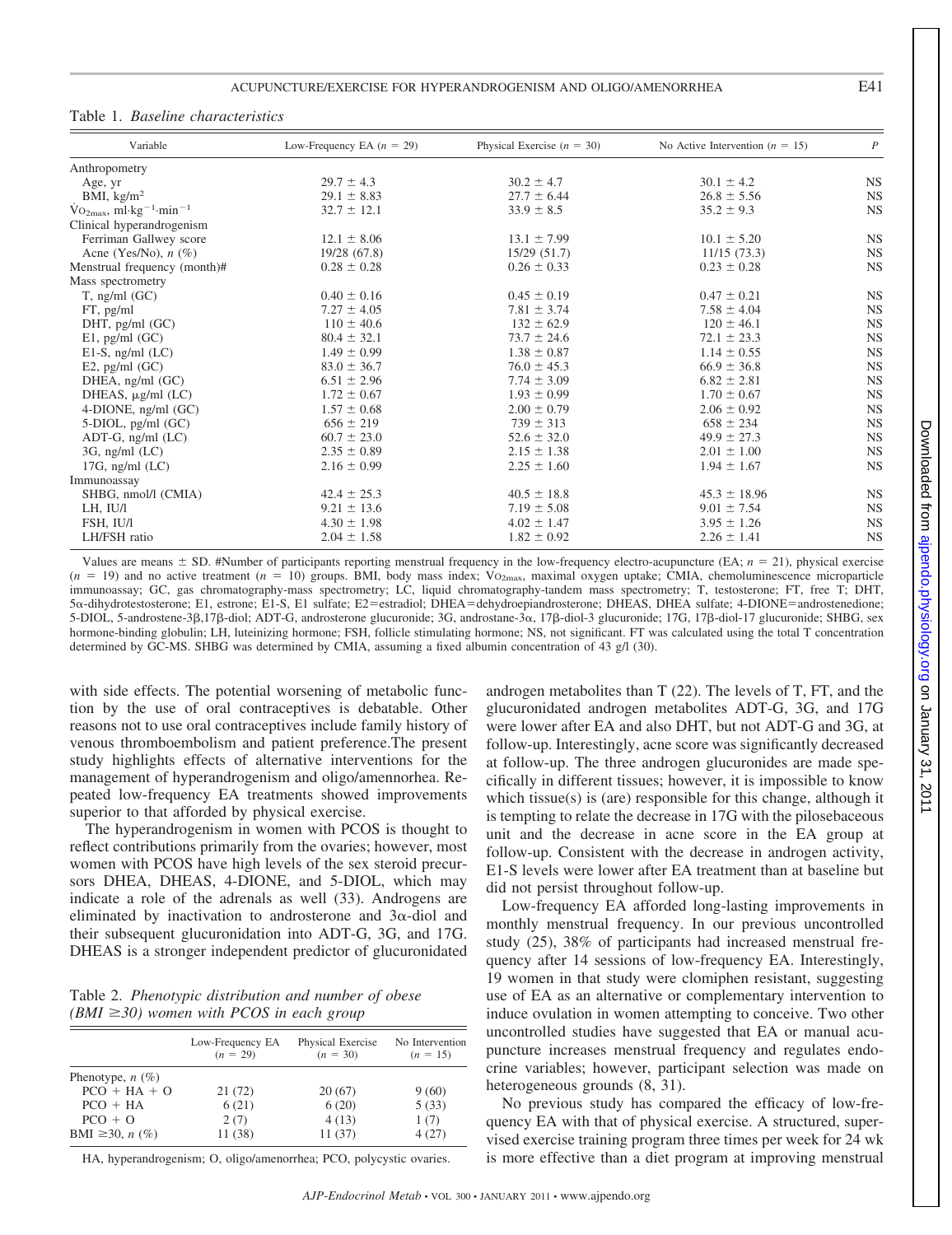

30), and no active intervention ( $n = 15$ ) groups. \* $P < 0.05$ , \*\* $P < 0.01$ .

frequency and 4-DIONE, DHEAS, and SHBG (19). In another study, diet alone or diet with aerobic or aerobic-resistance exercise lowered T and the free androgen index and increased SHBG (29). Lifestyle modification alone, including standardized lectures on nutrition and diet, behavioral support, and structured, supervised group exercise, also decreases the free androgen index and increases SHBG (12).

In the current study, physical exercise produced long-lasting improvement in menstrual frequency, and the most pronounced effect on circulating sex steroids was among estrogens, as reflected by the decrease in E1-S and E2 levels, which differed significantly from those in the no active intervention group. These findings suggest that physical exercise and EA act through different mechanisms. Results from previous exercise

Table 3. *Changes in outcome measures from baseline to week 16*

|                                                             | $\Delta$ Baseline to week 16    |                |             |                              |                |             |                            |                |             |
|-------------------------------------------------------------|---------------------------------|----------------|-------------|------------------------------|----------------|-------------|----------------------------|----------------|-------------|
|                                                             | Low-frequency EA $(n = 29)$     |                |             | Physical exercise $(n = 30)$ |                |             | No intervention $(n = 15)$ |                |             |
| Variable                                                    | Mean $\pm$ SD                   | Change, %      | $P^{\rm a}$ | Mean $\pm$ SD                | Change, %      | $P^{\rm a}$ | Mean $\pm$ SD              | Change, %      | $P^{\rm a}$ |
| BMI, $\text{kg/m}^2$                                        | $0.06 \pm 1.11$                 | $\overline{0}$ | <b>NS</b>   | $0.01 \pm 0.70$              | $\overline{0}$ | <b>NS</b>   | $0.11 \pm 0.63$            | $\overline{0}$ | <b>NS</b>   |
| $\rm V_{O_{2max}}$ , ml·kg <sup>-1</sup> ·min <sup>-1</sup> | $4.26 \pm 8.19$                 | 13             | 0.016       | $4.54 \pm 6.86$              | 13             | 0.002       | $0.27 \pm 4.57$            | 1              | <b>NS</b>   |
| Clinical hyperandrogenism                                   |                                 |                |             |                              |                |             |                            |                |             |
| FG scores                                                   | $-0.18 \pm 3.32$                | $-2$           | <b>NS</b>   | $0.72 \pm 3.54$              | 5              | <b>NS</b>   | $1.40 \pm 3.66$            | 14             | <b>NS</b>   |
| Acne, $n$ (%) #                                             | 17(60.7)                        | $-11$          | <b>NS</b>   | $16(55.2\%)$                 | 7              | <b>NS</b>   | 11(73%)                    | $\Omega$       | <b>NS</b>   |
| Menstrual freq.##                                           | $0.41 \pm 0.33$ <sup>A,D</sup>  | 146            | 0.001       | $0.14 \pm 0.33^{\rm B}$      | 58             | <b>NS</b>   | $-0.04 \pm 0.007$          | $-17$          | <b>NS</b>   |
| Mass spectrometry                                           |                                 |                |             |                              |                |             |                            |                |             |
| $T$ , ng/ml                                                 | $-0.10 \pm 0.14$ <sup>A,C</sup> | $-25$          | 0.002       | $-0.04 \pm 0.14$             | $-7$           | <b>NS</b>   | $0.01 \pm 0.09$            | 2              | <b>NS</b>   |
| FT, pg/ml                                                   | $-2.21 \pm 2.99^{\rm B}$        | $-30$          | 0.001       | $-1.24 \pm 2.66$             | $-16$          | 0.014       | $0.03 \pm 1.71$            | $\Omega$       | <b>NS</b>   |
| DHT, pg/ml                                                  | $-23.2 \pm 41.2$                | $-20$          | 0.007       | $-9.30 \pm 34.2$             | $-7$           | <b>NS</b>   | $4.48 \pm 31.9$            | $\overline{4}$ | <b>NS</b>   |
| $E1$ , pg/ml                                                | $-16.4 \pm 32.6$                | $-20$          | 0.012       | $-8.94 \pm 30.2$             | $-12$          | <b>NS</b>   | $5.50 \pm 25.5$            | 8              | <b>NS</b>   |
| $E1-S$ , ng/ml                                              | $-0.64 \pm 0.84^{\circ}$        | $-42$          | 0.001       | $-0.38 \pm 0.75^{\rm B}$     | $-28$          | 0.005       | $0.06 \pm 0.46$            | 6              | <b>NS</b>   |
| $E2$ , pg/ml                                                | $-19.9 \pm 50.1$                | $-24$          | 0.021       | $-18.8 \pm 47.8$             | $-25$          | 0.045       | $11.2 \pm 51.2$            | 17             | <b>NS</b>   |
| DHEA, ng/ml                                                 | $-0.23 \pm 2.46$                | $-4$           | <b>NS</b>   | $-0.04 \pm 3.75$             | $-1$           | <b>NS</b>   | $0.66 \pm 3.40$            | 10             | <b>NS</b>   |
| DHEAS, µg/ml                                                | $-0.29 \pm 0.56$                | $-17$          | 0.006       | $-0.24 \pm 0.55$             | $-12$          | 0.039       | $-0.17 \pm 0.30$           | $-1$           | <b>NS</b>   |
| 4-DIONE, ng/ml                                              | $-0.05 \pm 0.48$                | $-3$           | <b>NS</b>   | $-0.01 \pm 0.55$             | $\overline{0}$ | <b>NS</b>   | $0.02 \pm 0.48$            | -1             | <b>NS</b>   |
| 5-DIOL, pg/ml                                               | $-64.1 \pm 145$                 | $-10$          | 0.028       | $-15.7 \pm 219$              | $-2$           | <b>NS</b>   | $13.9 \pm 206$             | $\overline{2}$ | <b>NS</b>   |
| ADT-G, ng/ml                                                | $-18.3 \pm 25.8$ <sup>A,B</sup> | $-30$          | 0.002       | $-2.33 \pm 8.91$             | $-4$           | <b>NS</b>   | $0.14 \pm 10.2$            | $\Omega$       | <b>NS</b>   |
| $3G$ , ng/ml                                                | $-0.65 \pm 0.88$ <sup>A,B</sup> | $-28$          | 0.001       | $-0.11 \pm 0.44$             | $-6$           | <b>NS</b>   | $0.07 \pm 0.45$            | $\overline{4}$ | <b>NS</b>   |
| $17G$ , ng/ml                                               | $-0.64 \pm 1.06^{\circ}$        | $-30$          | 0.005       | $-0.16 \pm 0.55^{\rm B}$     | $-8$           | <b>NS</b>   | $0.35 \pm 0.74$            | 19             | <b>NS</b>   |
| Immunoassay                                                 |                                 |                |             |                              |                |             |                            |                |             |
| SHBG, nmol/l                                                | $3.52 \pm 11.8$                 | 8              | 0.037       | $7.30 \pm 22.0$              | 18             | <b>NS</b>   | $3.33 \pm 12.7$            | 8              | <b>NS</b>   |
| LH, IU/l                                                    | $-2.52 \pm 12.0$                | $-27$          | <b>NS</b>   | $-0.45 \pm 4.33$             | $-6$           | <b>NS</b>   | $-1.63 \pm 7.98$           | $-18$          | <b>NS</b>   |
| FSH, IU/I                                                   | $-0.13 \pm 1.57$                | $-3$           | <b>NS</b>   | $0.26 \pm 1.57$              | 6              | <b>NS</b>   | $-0.31 \pm 1.65$           | $-8$           | <b>NS</b>   |
| LH/FSH ratio                                                | $-0.34 \pm 1.58$                | $-17$          | <b>NS</b>   | $-0.15 \pm 0.83$             | $-8$           | <b>NS</b>   | $-0.20 \pm 1.36$           | $-9$           | <b>NS</b>   |

#Acne (yes/no). ##Number of participants reporting menstrual frequency in low-frequency EA  $(n = 21)$ , physical exercise  $(n = 19)$ , and no intervention  $(n = 19)$ 10) groups. Between-group differences for the change from baseline to *week 16* were determined by Kruskal-Wallis test followed by Mann-Whitney *<sup>U</sup>*-test. <sup>a</sup> <sup>a</sup>Within-group changes were determined by Wilcoxon rank-sum test.  $^{AP}$  < 0.05 vs. physical exercise;  $^{BP}$  < 0.05 vs. no intervention;  $^{CP}$  < 0.01 vs. no intervention;  $\overline{P}P < 0.001$  vs. no intervention.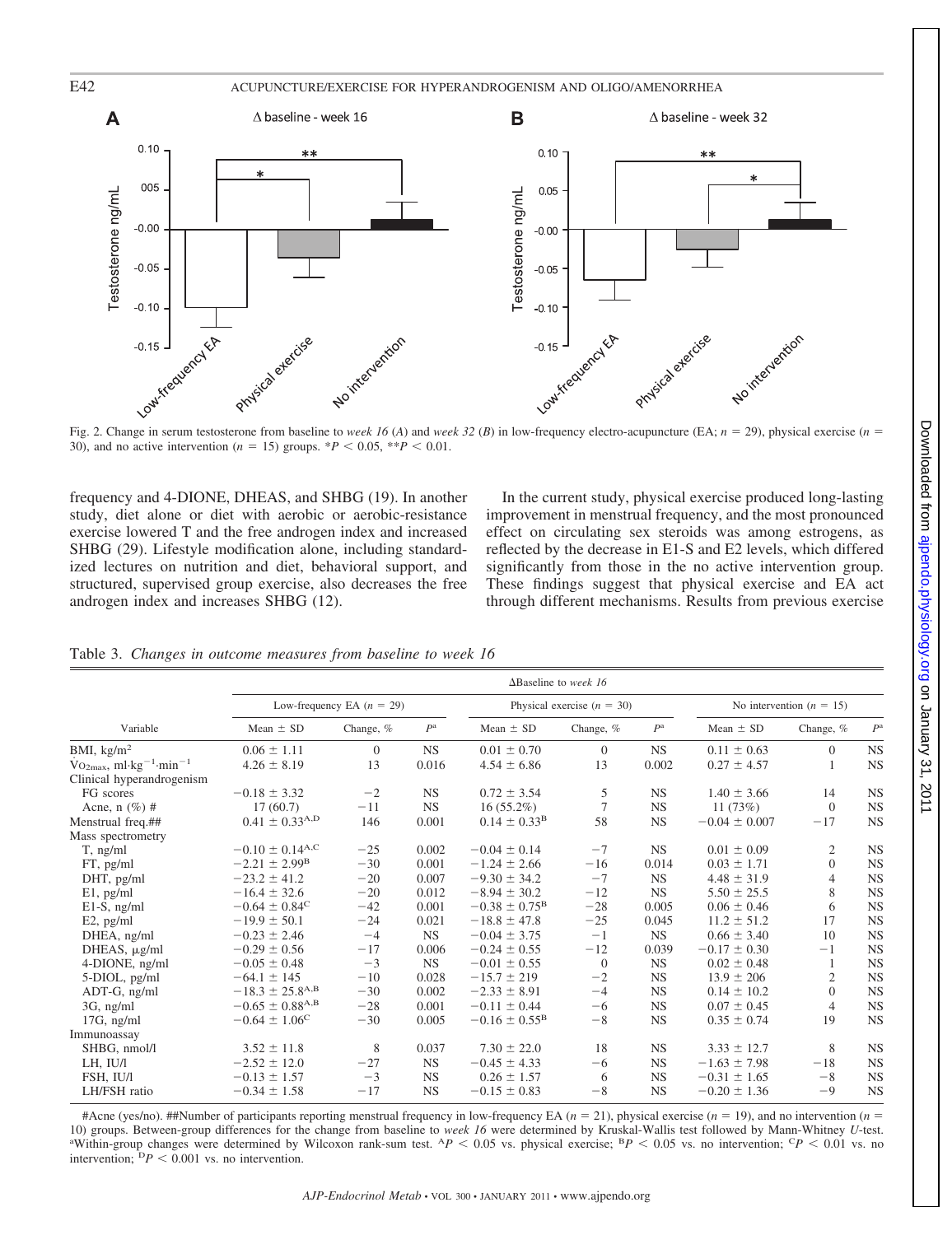

Fig. 3. Menstrual frequency in low-frequency EA, physical exercise, and no active intervention groups at baseline and at *weeks 16* and 32.  $*P < 0.05$ ,  $*$ *\*P*  $\leq$  0.01, \*\*\**P*  $\leq$  0.001.

and lifestyle intervention studies support, in part, the present study. However, the response was less pronounced than in previous studies, and we found no improvement in SHBG.

The relatively weak response in the physical exercise group may reflect the fact that information on the benefits of regular physical exercise, provided to all women at the first visit, affected their physical exercise behavior. This speculation is supported by the increased  $Vo_{2max}$ , indicating improved fitness, in the active-intervention groups. The low-frequency EA group also increased  $\overline{V}o_{2\text{max}}$ , most likely because they exercised more frequently during the study than before. Nevertheless, there is a considerable difference between self-directed exercise and the structured, supervised exercise in many other studies. Such exercise may further enhance the physical fitness and response rate in the physical exercise group and is recommended in future studies. Notably, in the current study, lowfrequency EA and physical exercise improved menstrual cyclicity and hyperandrogenism without affecting BMI. Combined treatment with acupuncture, exercise, and diet, especially in overweight and obese women, with the additional aim of reducing weight and BMI, may further enhance the response to treatment.

The effects of low-frequency EA and physical exercise may be mediated by modulation of  $\beta$ -endorphin production and secretion, which in turn may affect gonadotropin-releasing hormone (GnRH) and LH secretion. Women with PCOS display persistently rapid LH pulsatility and increased amplitude, which further augment ovarian androgen production (6). Evidence that  $\beta$ -endorphin contributes to the dysregulation of GnRH and LH secretion comes from studies in which the -receptor antagonists naltrexone or naloxone improved menstrual frequency, induced ovulation, and lowered T and LH levels and the LH/FSH ratio (2). We did not observe differences in gonadotropin concentration between groups, perhaps because blood samples were drawn independently of menstrual cycle day, which is critical for gonadotropins. Dysregulation of -endorphin may also affect sympathetic nerve activity. Recently, we (26) showed that women with PCOS have high sympathetic nervous system activity and that FT, measured by radioimmunoassay, is the strongest independent factor explaining the high activity. Interestingly, in a small experimental

Table 4. *Changes in outcome measures from baseline to week 32*

|                                                                    |                               |           |             |                              | $\Delta$ Baseline to week 32 |             |                            |                |             |
|--------------------------------------------------------------------|-------------------------------|-----------|-------------|------------------------------|------------------------------|-------------|----------------------------|----------------|-------------|
|                                                                    | Low-frequency EA $(n = 29)$   |           |             | Physical exercise $(n = 30)$ |                              |             | No intervention $(n = 15)$ |                |             |
| Variable                                                           | Mean $\pm$ SD                 | Change, % | $P^{\rm a}$ | Mean $\pm$ SD                | Change, %                    | $P^{\rm a}$ | Mean $\pm$ SD              | Change, %      | $P^{\rm a}$ |
| BMI, $kg/m2$                                                       | $0.07 \pm 0.89$               | $\Omega$  | <b>NS</b>   | $0.06 \pm 1.19$              | $\overline{0}$               | <b>NS</b>   | $0.19 \pm 0.66$            |                | <b>NS</b>   |
| $\text{Vo}_{2\text{max}}$ , ml·kg <sup>-1</sup> ·min <sup>-1</sup> | $2.37 \pm 8.25$               | 7         | 0.041       | $4.11 \pm 5.20$              | 12                           | 0.001       | $2.27 \pm 5.11$            | 7              | <b>NS</b>   |
| Clinical hyperandrogenism                                          |                               |           |             |                              |                              |             |                            |                |             |
| FG scores                                                          | $0.71 \pm 4.65$               | 6         | <b>NS</b>   | $0.90 \pm 2.47$              | 7                            | <b>NS</b>   | $2.07 \pm 5.84$            | 20             | <b>NS</b>   |
| Acne, $n$ (%)#                                                     | 13 $(46.4)^A$                 | $-32$     | 0.014       | 16(55.2)                     | 7                            | <b>NS</b>   | 11(73)                     | $\theta$       | <b>NS</b>   |
| Menstrual freq.#                                                   | $0.33 \pm 0.37^{\circ}$       | 121       | 0.003       | $0.11 \pm 0.36^{\rm B}$      | 42                           | <b>NS</b>   | $-0.04 \pm 0.07$           | $-17$          | <b>NS</b>   |
| Mass spectrometry                                                  |                               |           |             |                              |                              |             |                            |                |             |
| $T$ , ng/ml                                                        | $-0.06 \pm 0.14^{\circ}$      | $-18$     | 0.020       | $-0.03 \pm 0.12^{\rm B}$     | $-4$                         | <b>NS</b>   | $0.04 \pm 0.0$             | 9              | 0.049       |
| FT, pg/ml                                                          | $-1.82 \pm 3.50^{\circ}$      | $-25$     | 0.004       | $-0.78 \pm 2.10$             | $-10$                        | 0.024       | $0.36 \pm 1.34$            | 5              | <b>NS</b>   |
| $DHT$ , $pg/ml$                                                    | $-22.0 \pm 38.8$ <sup>B</sup> | $-19$     | 0.009       | $-1.99 \pm 46.2$             | $-2$                         | <b>NS</b>   | $5.73 \pm 19.1$            | 5              | <b>NS</b>   |
| $E1$ , pg/ml                                                       | $-5.79 \pm 40.5$              | $-7$      | NS.         | $-4.55 \pm 37.6$             | $-6$                         | <b>NS</b>   | $6.94 \pm 14.3$            | 10             | 0.041       |
| $E1-S$ , ng/ml                                                     | $-0.29 \pm 1.06$              | $-19$     | <b>NS</b>   | $-0.09 \pm 1.86$             | $-7$                         | <b>NS</b>   | $0.09 \pm 0.45$            | 8              | <b>NS</b>   |
| $E2$ , pg/ml                                                       | $-2.32 \pm 67.4$              | $-3$      | <b>NS</b>   | $-17.3 \pm 60.3^{\circ}$     | $-23$                        | <b>NS</b>   | $14.1 \pm 32.0$            | 21             | <b>NS</b>   |
| DHEA, ng/ml                                                        | $-0.50 \pm 2.88$              | $-8$      | <b>NS</b>   | $0.01 \pm 3.85$              | $\overline{0}$               | <b>NS</b>   | $0.48 \pm 2.03$            | 7              | <b>NS</b>   |
| DHEAS, µg/ml                                                       | $-0.24 \pm 0.63$              | $-14$     | 0.032       | $-0.23 \pm 0.57$             | $-12$                        | 0.040       | $0.05 \pm 0.33$            | $\mathfrak{2}$ | <b>NS</b>   |
| 4-DIONE, ng/ml                                                     | $-0.07 \pm 0.50$              | $-4$      | NS.         | $-0.01 \pm 0.51$             | $-1$                         | <b>NS</b>   | $-0.02 \pm 0.32$           | $-1$           | <b>NS</b>   |
| 5-DIOL, pg/ml                                                      | $-45.2 \pm 141$               | $-7$      | <b>NS</b>   | $-21.1 \pm 221$              | $-3$                         | <b>NS</b>   | $20.1 \pm 164$             | 3              | <b>NS</b>   |
| $ADT-G$ , ng/ml                                                    | $-16.4 \pm 26.0$              | $-27$     | 0.005       | $-3.44 \pm 11.3$             | $-6$                         | <b>NS</b>   | $-0.71 \pm 8.07$           | $-1$           | <b>NS</b>   |
| $3G$ , ng/ml                                                       | $-0.61 \pm 0.97$              | $-26$     | 0.009       | $-0.02 \pm 0.68$             | $-1$                         | <b>NS</b>   | $0.05 \pm 0.44$            | $\overline{2}$ | <b>NS</b>   |
| $17G$ , ng/ml                                                      | $-0.61 \pm 1.12^{\circ}$      | $-28$     | 0.019       | $-0.02 \pm 0.49^{\rm B}$     | $-1$                         | <b>NS</b>   | $0.41 \pm 0.70$            | 21             | 0.034       |
| Immunoassay                                                        |                               |           |             |                              |                              |             |                            |                |             |
| SHBG, nmol/l                                                       | $4.21 \pm 9.10$               | 10        | 0.008       | $4.87 \pm 20.9$              | 12                           | <b>NS</b>   | $2.60 \pm 8.19$            | 6              | <b>NS</b>   |
| LH, IU/l                                                           | $-1.86 \pm 12.0$              | $-20$     | <b>NS</b>   | $1.20 \pm 8.99$              | 17                           | <b>NS</b>   | $-1.60 \pm 8.21$           | $-18$          | <b>NS</b>   |
| FSH, IU/l                                                          | $-0.18 \pm 1.53$              | $-4$      | <b>NS</b>   | $0.26 \pm 1.37$              | 7                            | <b>NS</b>   | $-0.21 \pm 1.38$           | $-5$           | <b>NS</b>   |
| LH/FSH ratio                                                       | $-0.19 \pm 1.19$              | $-9$      | <b>NS</b>   | $0.08 \pm 1.40$              | $\overline{2}$               | <b>NS</b>   | $-0.24 \pm 1.34$           | $-11$          | <b>NS</b>   |

#Acne (yes/no). ##Number of participants reporting menstrual frequency in low-frequency EA ( $n = 21$ ), physical exercise ( $n = 19$ ), and no intervention ( $n = 19$ ) 10) groups. Between-group differences for the change from baseline to *week 32* were determined by Kruskal-Wallis test followed by Mann-Whitney *U*-test.<br>"Within-group changes were determined by Wilcoxon rank-sum test.  ${}$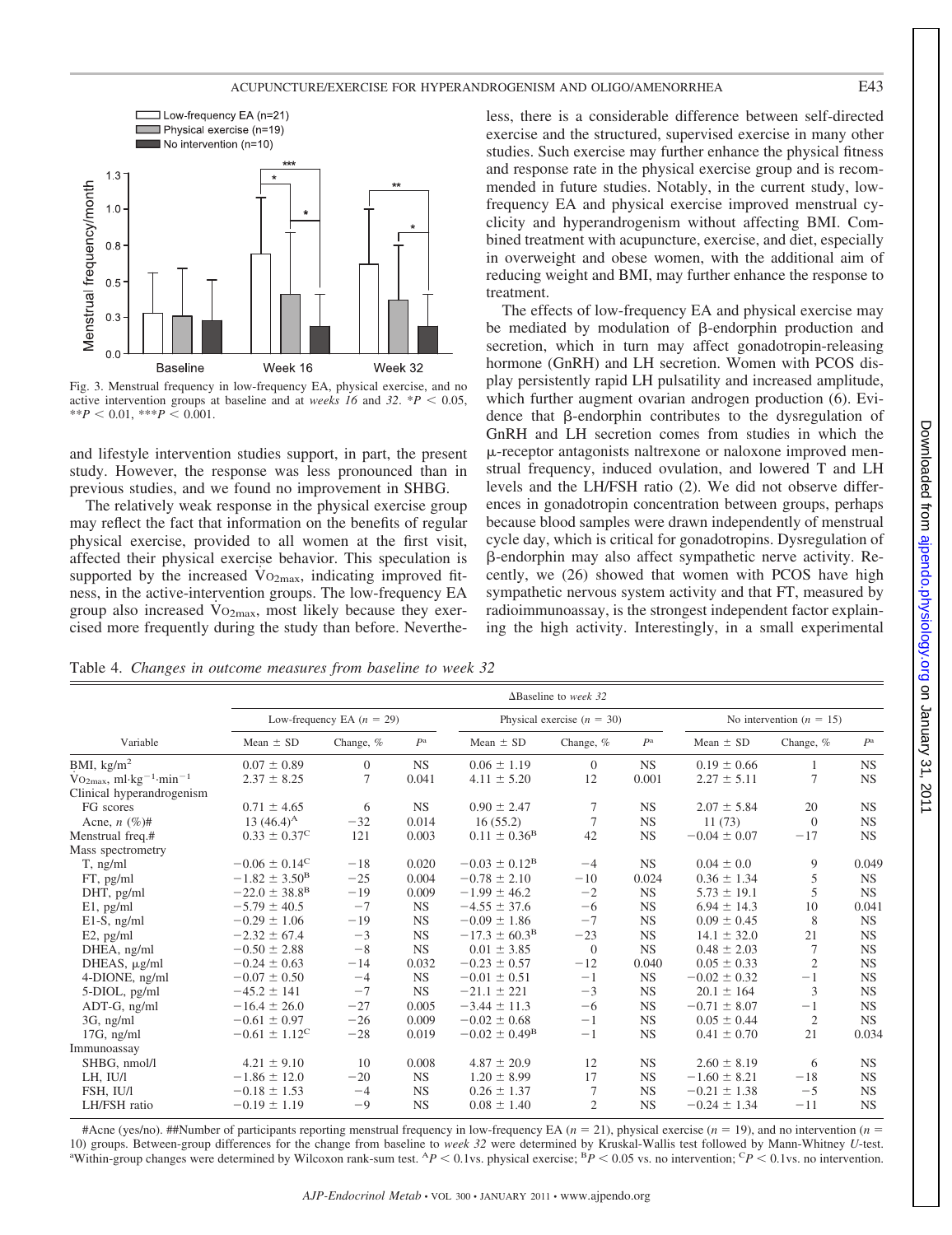RCT in lean women with PCOS, low-frequency EA and physical exercise lowered high sympathetic nerve activity compared with a no active intervention group (23). That the effect of low-frequency EA and physical exercise is mediated, at least in part, by modulation of sympathetic nervous system activity is supported by experimental animal data (17, 21). Both treatments also improve ovarian morphology (17), estrous cyclicity, and hypothalamic GnRH and androgen receptor protein expression in rat models of PCOS, which may explain the beneficial effects of these treatments in women with PCOS (9).

Another potential explanation for the larger improvement in the low-frequency EA group is particularly potent placebo effects. There is evidence that complex medical interventions such as acupuncture have stronger placebo effects than pharmacological treatment (14). Also, the characteristics of acupuncture treatment are relevant in the context of placebo effects, including frequent patient-practitioner contacts and the repeated "ritual" of needling (14). Notably, placebo effects result in genuine psychobiological events and can exist in clinical practice (10). Further research will allow advances in the ethical use of placebo mechanisms that are inherent in routine clinical care and encourage the use of treatments that stimulate placebo effects (10).

#### *Limitations*

The major strengths of this study were the randomized design, no cointerventions, relatively high compliance rates, adequate sample sizes, and short- and long-term follow-up. The primary limitation was the low success rate to confirm ovulation (data not shown), which was mainly related to lack of coordination of progesterone measurements. A weakness of all acupuncture studies is the variability of sham methods (e.g., placebo needles, superficial needling), location and depth of needling, and the number and duration of treatments. Acupuncture studies in which the participant and the practitioner are unaware of the treatment are practically impossible to conduct. We chose the acupuncture points on the basis of earlier protocols suggesting needle placement in areas innervating the ovaries. We compared EA with physical exercise on the basis of the hypothesis that long-term management of PCOS should include this intervention. Given the uncertainties about the physiological effects of sham controls and the question of enhanced placebo effects, it is crucial to conduct direct comparisons of acupuncture and standard treatment.

In the present study, we observed an increase in  $Vo_{2max}$  in the EA group as well as in the physical exercise group. At baseline, all women were given information of the benefits of regular physical exercise and emphasized the importance of regular physical exercise to all included women. Future studies may acknowledge this by changing from a superficial to a more rigorous monitoring of women allocated to physical exercise. We cannot completely exclude the fact that low-frequency EA increased  $Vo_{2max}$ . A recent trial demonstrated that acupuncture has a significant impact on the performance in athletes in endurance sports, thus indicating that acupuncture increases aerobic capacity (5). This suggests a future EA plus physical exercise vs. physical exercise alone trial.

In conclusion, repeated low-frequency EA and physical exercise each improves hyperandrogenism and menstrual frequency in women with PCOS more effectively than no active intervention, with low-frequency EA being superior to physical exercise. These findings suggest that low-frequency EA may be used in the treatment of hyperandrogenism and oligo/ amenorrhea in women with PCOS.

#### **ACKNOWLEDGMENTS**

We thank Carola Gustafsson for excellent technical assistance.

#### **GRANTS**

This study was financed by grants from the Osher Center for Integrative Medicine, the Swedish Medical Research Council (Project No. 2008-72VP-15445-01A), the Novo Nordisk Foundation, Wilhelm and Martina Lundgrens's Science Fund, the Hjalmar Svensson Foundation, the Tore Nilson Foundation, the Åke Wiberg Foundation, the Adlerbert Research Foundation, the Ekhaga Foundation, and the Swedish Federal Government Under Letters of Understanding Agreement of Medical Education (ALFFGBG-10984) and the Regional Research and Development Agreement (VGFOUREG-5171, -11296, and -7861).

#### **DISCLOSURES**

No conflicts of interest are reported by the authors.

#### **REFERENCES**

- 1. **ACOG Practice Bulletin No. 108.** Polycystic ovary syndrome. *Obstet Gynecol* 114: 936 –949, 2009.
- 2. **Ahmed MI, Duleba AJ, El Shahat O, Ibrahim ME, Salem A.** Naltrexone treatment in clomiphene resistant women with polycystic ovary syndrome. *Hum Reprod* 23: 2564 –2569, 2008.
- 3. **Åstrand PO.** Quantification of exercise capability and evaluation of physical capacity in man. *Prog Cardiovasc Dis* 19: 51–67, 1976.
- 4. **Azziz R, Carmina E, Dewailly D, Diamanti-Kandarakis E, Escobar-Morreale HF, Futterweit W, Janssen OE, Legro RS, Norman RJ, Taylor AE, Witchel SF.** The Androgen Excess and PCOS Society criteria for the polycystic ovary syndrome: the complete task force report. *Fertil Steril* 91: 456 –488, 2009.
- 5. **Benner S, Benner K.** Improved performance in endurance sports through acupuncture. *Sportverletz Sportschaden* 24: 140 –143, 2010.
- 6. **Blank SK, McCartney CR, Helm KD, Marshall JC.** Neuroendocrine effects of androgens in adult polycystic ovary syndrome and female puberty. *Semin Reprod Med* 25: 352–359, 2007.
- 7. **Bonica J.** *The Management of Pain*. London: Lea & Febiger, 1990, p. 2107.
- 8. **Chen BY, Yu J.** Relationship between blood radioimmunoreactive betaendorphin and hand skin temperature during the electro-acupuncture induction of ovulation. *Acupunct Electrother Res* 16: 1–5, 1991.
- 9. **Feng Y, Johansson J, Shao R, Ma˚nneras L, Fernandez-Rodriguez J, Billig H, Stener-Victorin E.** Hypothalamic neuroendocrine functions in rats with dihydrotestosterone-induced polycystic ovary syndrome: effects of low-frequency electro-acupuncture. *PLoS One* 4: e6638, 2009.
- 10. **Finniss DG, Kaptchuk TJ, Miller F, Benedetti F.** Biological, clinical, and ethical advances of placebo effects. *Lancet* 375: 686 –695, 2010.
- 11. **Hatch R, Rosenfield RL, Kim MH, Tredway D.** Hirsutism: implications, etiology, management. *Am J Obstet Gynecol* 140: 815–830, 1981.
- 12. **Hoeger K, Davidson K, Kochman L, Cherry T, Kopin L, Guzick DS.** The impact of metformin, oral contraceptives, and lifestyle modification on polycystic ovary syndrome in obese adolescent women in two randomized, placebo-controlled clinical trials. *J Clin Endocrinol Metab* 93: 4299 –4306, 2008.
- 13. **Hoeger KM, Kochman L, Wixom N, Craig K, Miller RK, Guzick DS.** A randomized, 48-week, placebo-controlled trial of intensive lifestyle modification and/or metformin therapy in overweight women with polycystic ovary syndrome: a pilot study. *Fertil Steril* 82: 421–429, 2004.
- 14. **Kaptchuk TJ, Kelley JM, Conboy LA, Davis RB, Kerr CE, Jacobson EE, Kirsch I, Schyner RN, Nam BH, Nguyen LT, Park M, Rivers AL, McManus C, Kokkotou E, Drossman DA, Goldman P, Lembo AJ.** Components of placebo effect: randomised controlled trial in patients with irritable bowel syndrome. *Biomed J* 336: 999 –1003, 2008.
- 15. **Legro RS, Barnhart HX, Schlaff WD, Carr BR, Diamond MP, Carson SA, Steinkampf MP, Coutifaris C, McGovern PG, Cataldo NA, Gosman GG, Nestler JE, Giudice LC, Leppert PC, Myers ER.** Clomi-